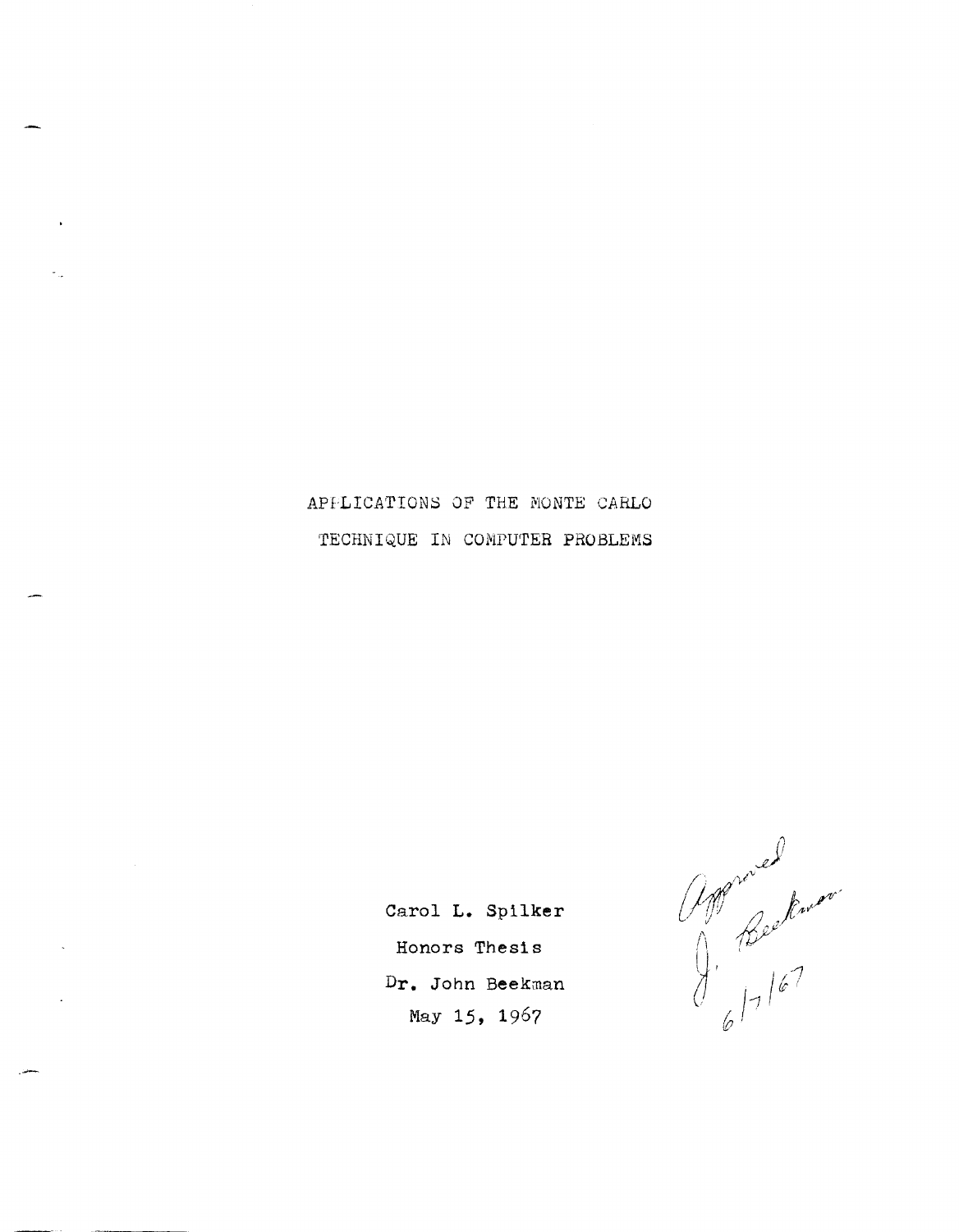One can get a fairly good insight into what we mean by Monte Carlo methods just from the name applied to it. We associate the idea of chance and gambling with Monte Carlo and, in general, any calculation which involves the use of random samoling can be referred to as a Monte Carlo calculation.<sup>1</sup> It is used to solve problems which depend in some way upon orobability, where physical experimentation is impractical, and it is impossible to create an exact formula for the problem. Sometimes it can be used to find answers to physical questions often having no relation to probability.<sup>2</sup> George R. Stibitz has summed up a descriction of the method very concisely:

Syntys 1 :<br>Websi

 $\frac{1}{2\sqrt{2}}\left(\frac{1}{2}\right)^{\frac{1}{2}}$ ್ಷಾಳಕ್

 $, 24$  $1967$ , Sbr

"Funjamentally the Monte CArlo method replaces a determinate problem by a game of chance, and the solution for the determinate problem by the expected score on playing the game. Sach move is dictated by a chance event, such as the draw of a card or inspection of the next digit in a random sequence of digits. The rules of the game are determined by the problem being solved and the scores obtaired by playing the game are related to the solution." $3$ 

1 F.L. Alt and M. Rubinoff, ed., Advances in Computers, (New York, The Academic Press Inc,  $1964$ ), p. 323. 2<br><sup>2</sup> Daniel D. McCracken, "The Monte Carlo Method", <u>Scientific</u> American, Vol. 192 No. 22, May 1955, p. 95. George R. Stibitz and Jules A. Larrivee, Mathematics and Computers, (New York, McGraw-Hill Book Co., Inc., 1957), p. 178.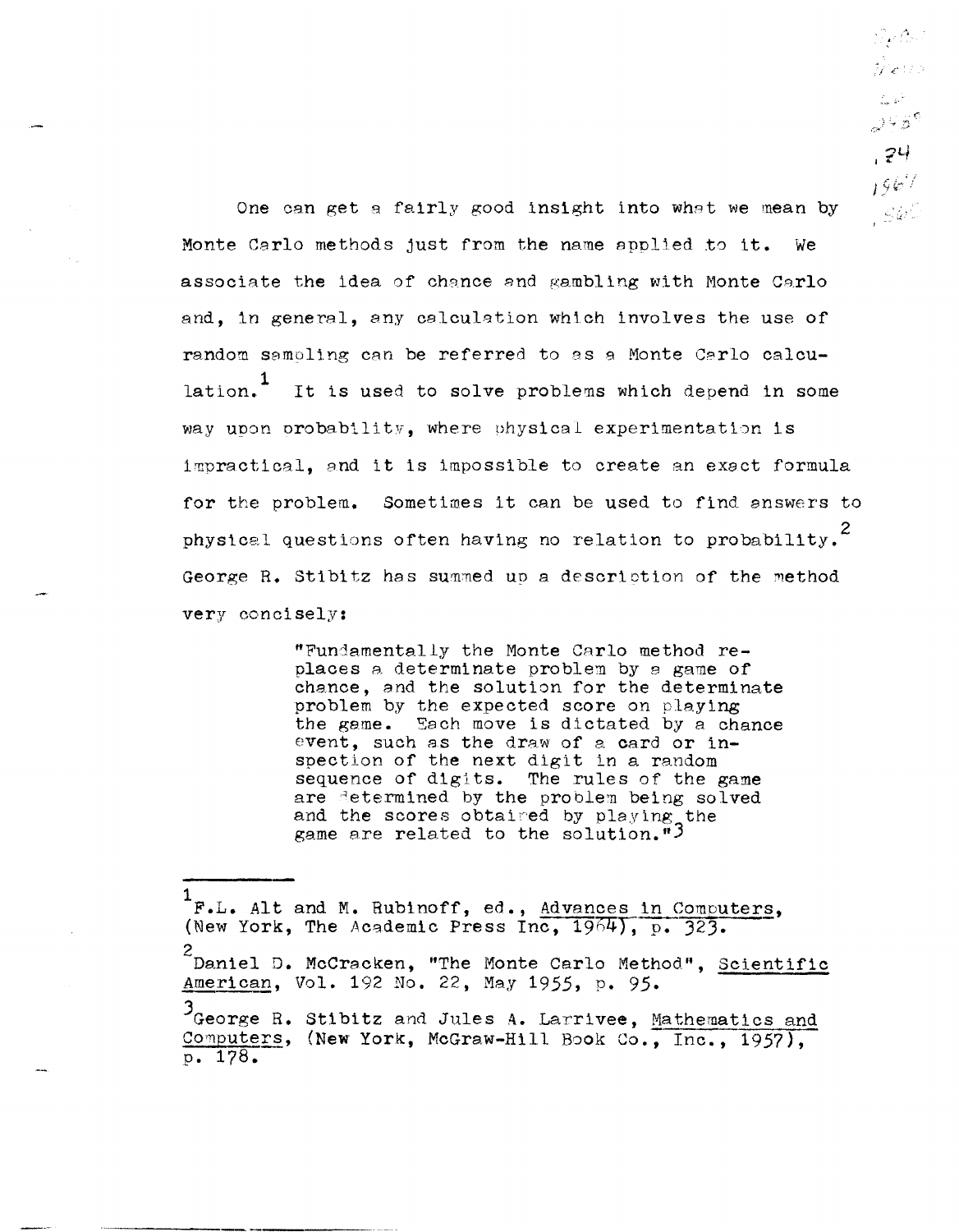Since the problems are based on randomness and repeated trials are necessary, the Monte Carlo method may be said to depend for feasibility on high speed computers.<sup>4</sup>

The two types of problems handled by Monte Carlo methods are called probabilistic or deterministic according to whether or not they are directly concerned with random processes or not. In the simplest Monte Carlo approach to a probabilistic problem, random numbers that simulate the physical random processes of the problem are observed until the solution can be inferred from their behavior. The second type or deterministic problem has no direct association with random processes, but by studying the problem and using mathematical theory a stochastic process with the same distribution can be constructed so that this oroblem can be solved numerically by Monte Carlo simulation. To distinguish direct simulation from this second technique, it is sometimes called sophisticated Monte Carlo.

The name and systematic development of Monte Carlo methods started during World War II. Physicists John Von Neumann and Stanislas Ulam were studying how neutrons behave while traveling through various materials. Their solution resembled a roulette wheel and consequently the code name Monte Carlo. Credit for the systematic development

 $\overline{c}$ 

 $4$ Stibitz, op. cit., p. 176.

J.M. Hammersley and D.C. Handscomb, Monte Carlo Methods, (New York, John Wiley and Sons, Inc., 1964), op. 2-4.  $^6$ McCracken, op. cit., p. 90.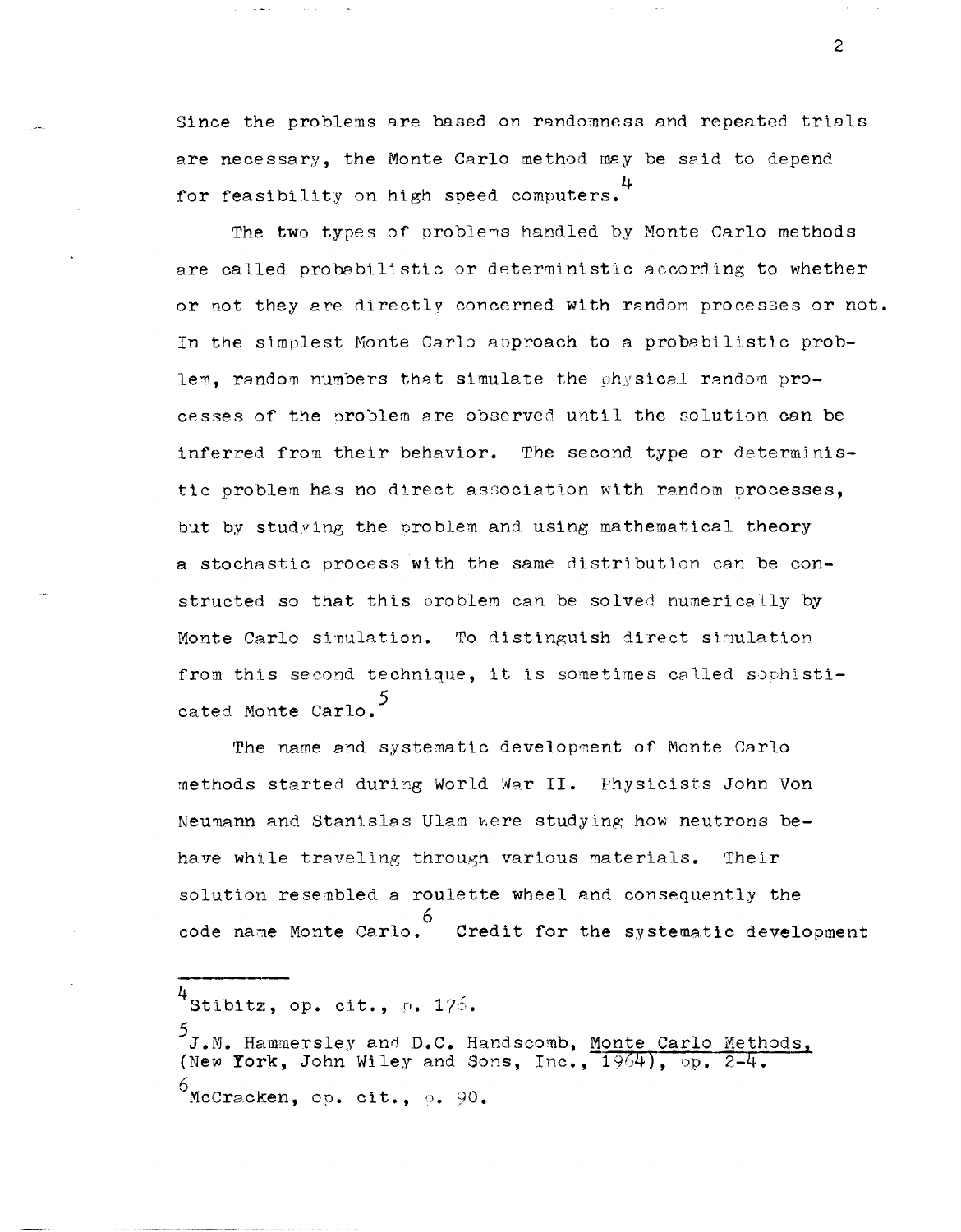of these ideas is given to Harris and Herman Kohn in 1948. $^7$ Many isolated incidents of the use of Monte Carlo methods can be found which were previous to 1944, but proper credit is still given to these men as independently rediscovering and publishing their methods. One examole is the story of George Louis LeClerc de Buffon, an eighteenth century aristocrat and gambler, who used the fundamental properties of the Monte Carlo technique to find the area of an irregularly shaped lake. He drew the outline of the lake in the center of a measured square of paper and threw needles at random onto it. The proportion of the needles landing in the lake would give the area of the lake in proportion to that of the 8 square, the area of whtch was alreac,y k:own. More complex Monte Carlo techniques were discovered in a paper by Lord Kelvin on the Boltzmann equation about  $1904.$  But Kelvin was more concerned with results rather than the techniques which apparently seemed obvious to him. With the intensive study of Monte Carlo methods in the 1950's there was an attempt to solve every problem in sight by Monte Carlo. This served eventually to discredit the subject since all of these problems could not be solved efficiently with these methods. But recently, with the recognition of those problems in which it is the best and maybe even the only technique of finding a solution, Monte Carlo methods have come back into

7<sub>Hammersley, op. cit., p. 8.</sub>

J

<sup>8&</sup>lt;br>Roger Piper, The Story of Computers, (New York, Harcourt, Brace and World, Inc., 1964), p. 134.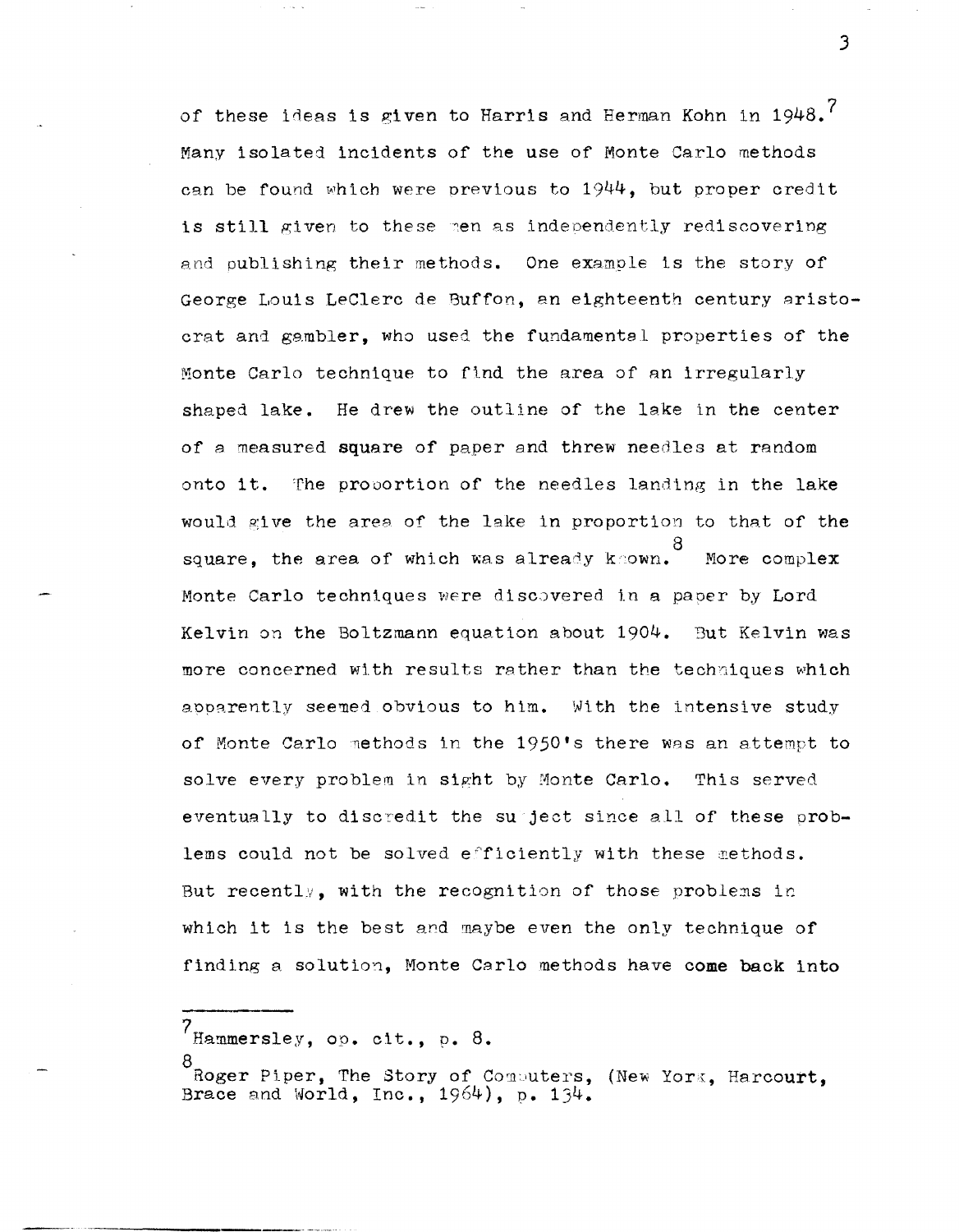9 favorable use.

One of the main advantages of the Monte Carlo method 10 1.S its versatility. Whenever the experiment is easier to perform than the numerical methods, then the use of random sequences is worth while as a practical method of computation.<sup>11</sup> It is characteristic of the method that the error decreases raoidly at first and then very slowly. So the greatest value of the method may be in getting very rough estimates for a solution after which standard methods for improving the solution may be applied or transformations made on the equations and the Monte Carlo method applied again.  $^{12}$  But much work remeins to be done on the method since accuracy of Monte Carlo approximations imnrove only as the square of the number of trials. In other words, to double the accuracy of an answer, the number of trials must be quadrupled. This could nean that as many as 100 million trials could be necessary for one problem, and this is still impracticable evea on the fastest present computers. Another drawback is that results of one Monte Carlo calculation can seldom be extended to another set of conditions.  $13$ 

As we have mentioned, all Monte Carlo computations have one essential process in common  $-$  at some point in the

 $9$ Hammersley, op. cit., pp. 8-9.  $10_{\text{Alt}}$ , op. cit., p. 323.  $11$ Stibitz, op. cit., p. 177.  $^{12}$ Ibid., p. 183. 13McCracken, op. cit., p. 96.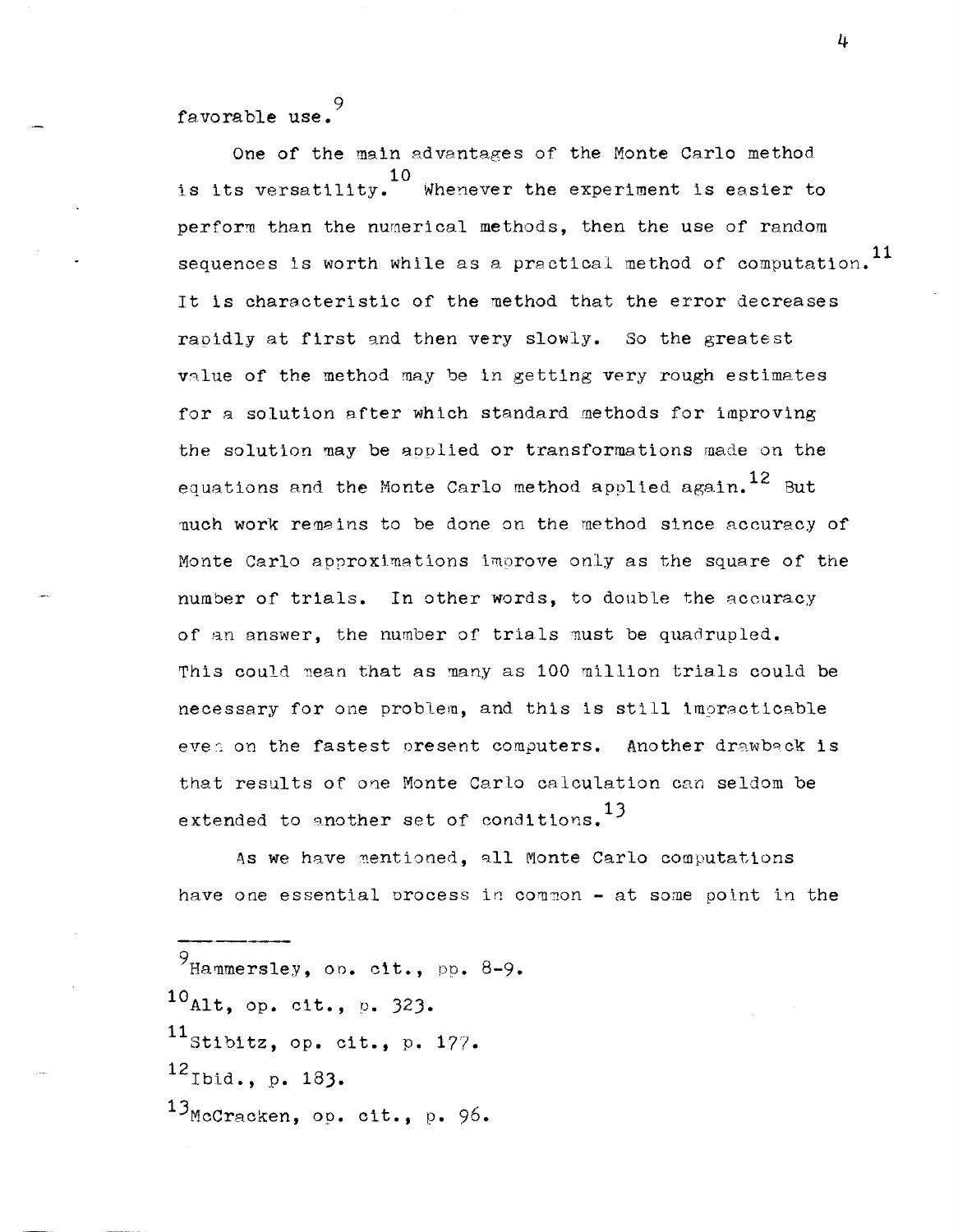calculations a set of actual values must be substituted for a random variable. These values that are substituted are called random numbers.  $14$  To use the Monte Carlo method successfully on automatic computers a plentiful supply of random numbers must be easily available to the machine when they are needed in computations.  $^{15}$  Since random numbers are so essential to Monte Carlo methods, they must be defined and understood before solutions can be found. "In theory a random number is one of a long series in which any number is as likely as another to occur without regard to the numbers coming before or after it."<sup>16</sup> The question comes to mind now as to how a computer can produce random numbers as it needs them since randomness suggests anything but a formula or process. Therefore mathematicians define random numbers so that for all practical purposes this sequence of numbers satisfies statistical tests of being random.

A sequence such as this which is statistically random is called pseudorandom. If we let the symbol  $\epsilon$  stand for a random number, then we can compute a pseudorandom sequence from a sequence of positive integers  $x_f$  from the relation  $\xi = x_L/m$  where m is a suitable positive integer.<sup>17</sup> Another

14 Hammersley, 00. cit., p. 25. Stibitz, op. cit., p. 188. Piper, op. cit., p. 135. Hammersley, op. cit., pp. 26-27.

----------- -----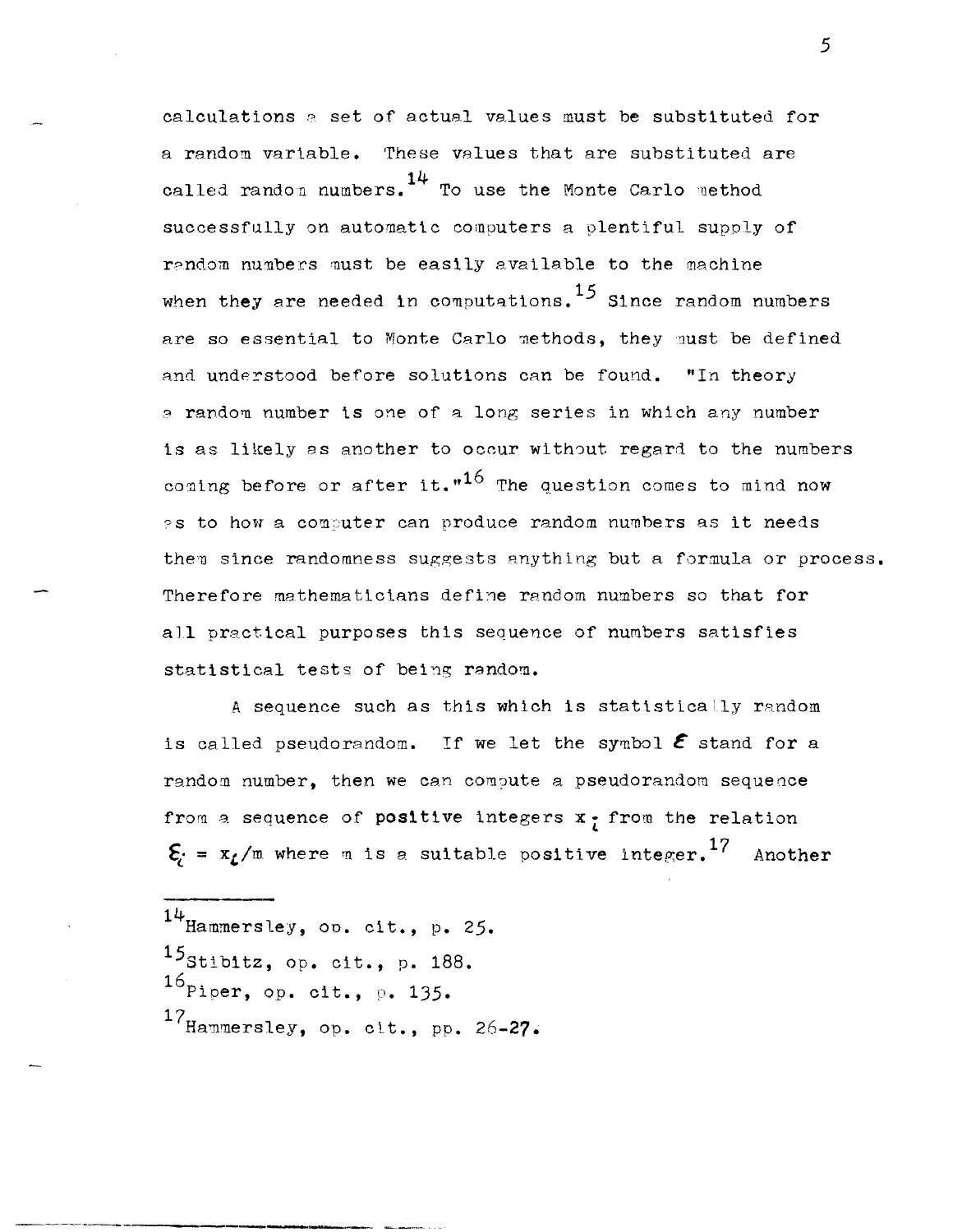method for generating pseudorandom sequences was suggested by a mathematician named Lehmer in 1951. It is referred to as the recurrence relation  $x_i \equiv ax_{i}$  (modulo m) and can be generalized to  $x_i \equiv ax_{i-1} + c$  (modulo m). Here m is a large integer determined by the design of the computer (usually a large power of 2 or of 10), and a, c, x are integers between 0 and m-1. The numbers  $x_i/m$  are then used as the pseudorandom sequence.

These formulas are called congruential methods of generating pseudorandom numbers. Sequences such as these will repeat themselves after at most m steps and will therefore be periodic. If we choose  $m=16$ ,  $a=3$ ,  $c=1$ ,  $x_a=2$ , the sequence of  $x^*s$  generated by the recurrence formula  $x_i^* \equiv a x_i + c$ (nod m) is 2, 7, 6, 3, 10, 15, 14, 11, 2, 7, . . . so the period is 8. We must be sure that the period is longer than the number of random numbers required in any single experiment, and usually the value of m is large enough to permit this. The full period of m can always be achieved provided: 1) c and m have no common divisors;

2)  $a \equiv i \pmod{p}$  for every prime factor p of m;

3)  $a \pm 1$  (mod 4) if  $n$  is a multiple of 4.

There is another type of sequence called quasirandom that is also used in some kinds of Monte Carlo work.  $It$  is really a non-random sequence having only particular statistical properties that concern the problem. It can be used when the violation of some statistical tests will not invalidate the result.

18 Hammersley, oo. cit., p. 27.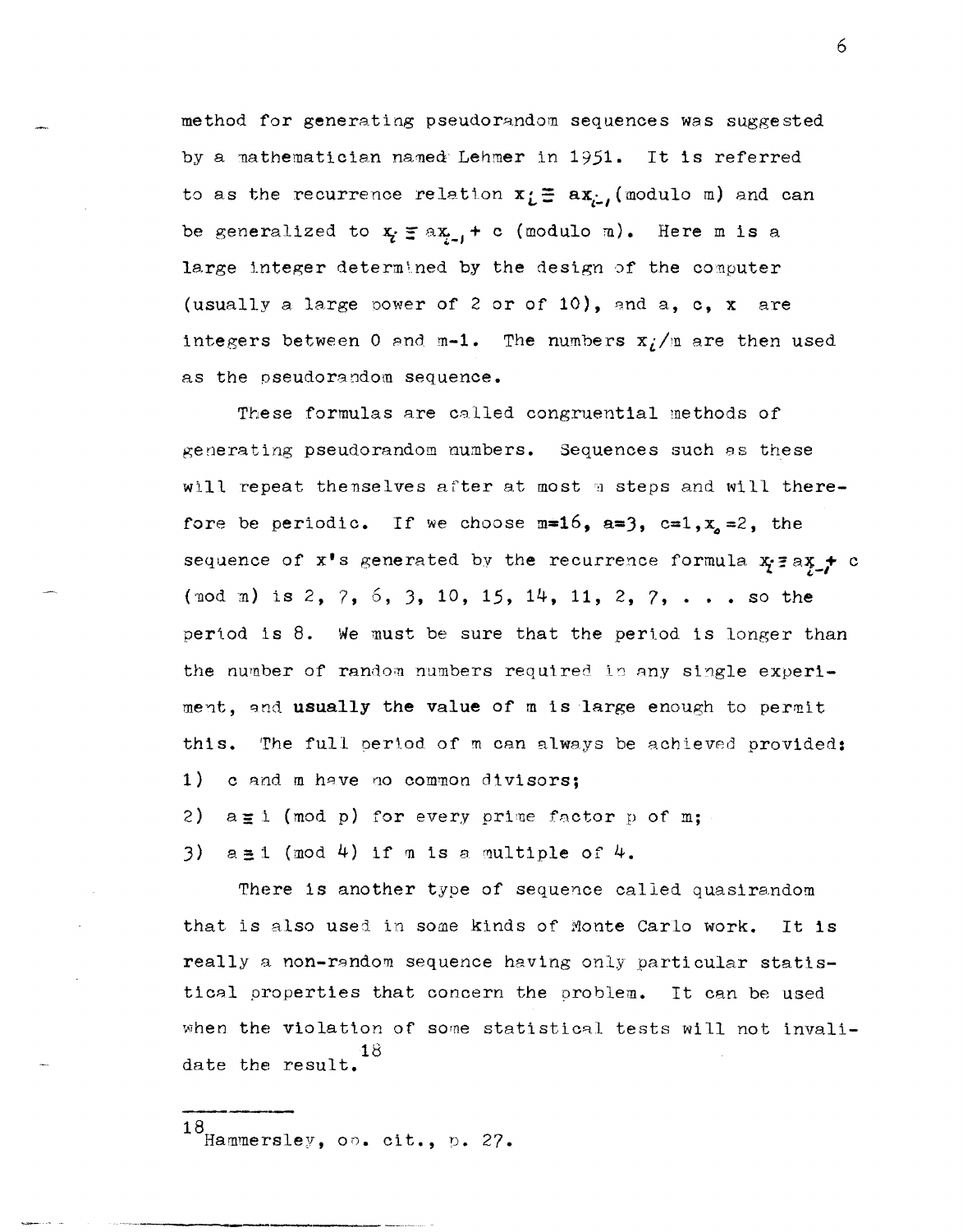There are several oublished tables of rendom numbers available for Monte Carlo work, the best known being M. G. Kendall and B. Babington Smith (1939) Tables of Random Sampling Numbers, Tracts for Computers; and Cambridge University Press and Rand Corporation (1955). A Million Random Digits with 100,000 Normal Deviates., Glencoe, Illinois: Free Press. The Rand tables are also available on punched cards for direct use in the computers.<sup>19</sup>

After a discussion of random numbers we come to the applications of the technique, the most interesting side of a study of Monte Carlo methods. The methods are becoming widely used to solve many different types of problems in all situations. Since Ulam and Von Neumann were among the first to develop the method to any extent, it was used mainly on problems of nuclear physics, such as the diffusion of neutrons, the absorption of gamma rays and atomic pile shielding.<sup>20</sup> Other scientific problems, such as the lifetime of comets, or controlling floodwater can even be efficiently solved with Monte Carlo methods. The military has found it useful in simulating air battle models. Maybe the most promising field which is still new and has much potential is in the area of business and operations research. It has been used in the analysis of storage systems and inventory policy, in the study of bottlenecks and queueing systems in industrial production processes. <sup>21</sup> Actuarial applications of

 $^{19}$ Hammersley, op. cit., p. 26.

 $20$ McCracken, op. cit.,  $96$ .

 $21$ <sub>Hammersley, op. cit.,  $\rho$ . 44.</sub>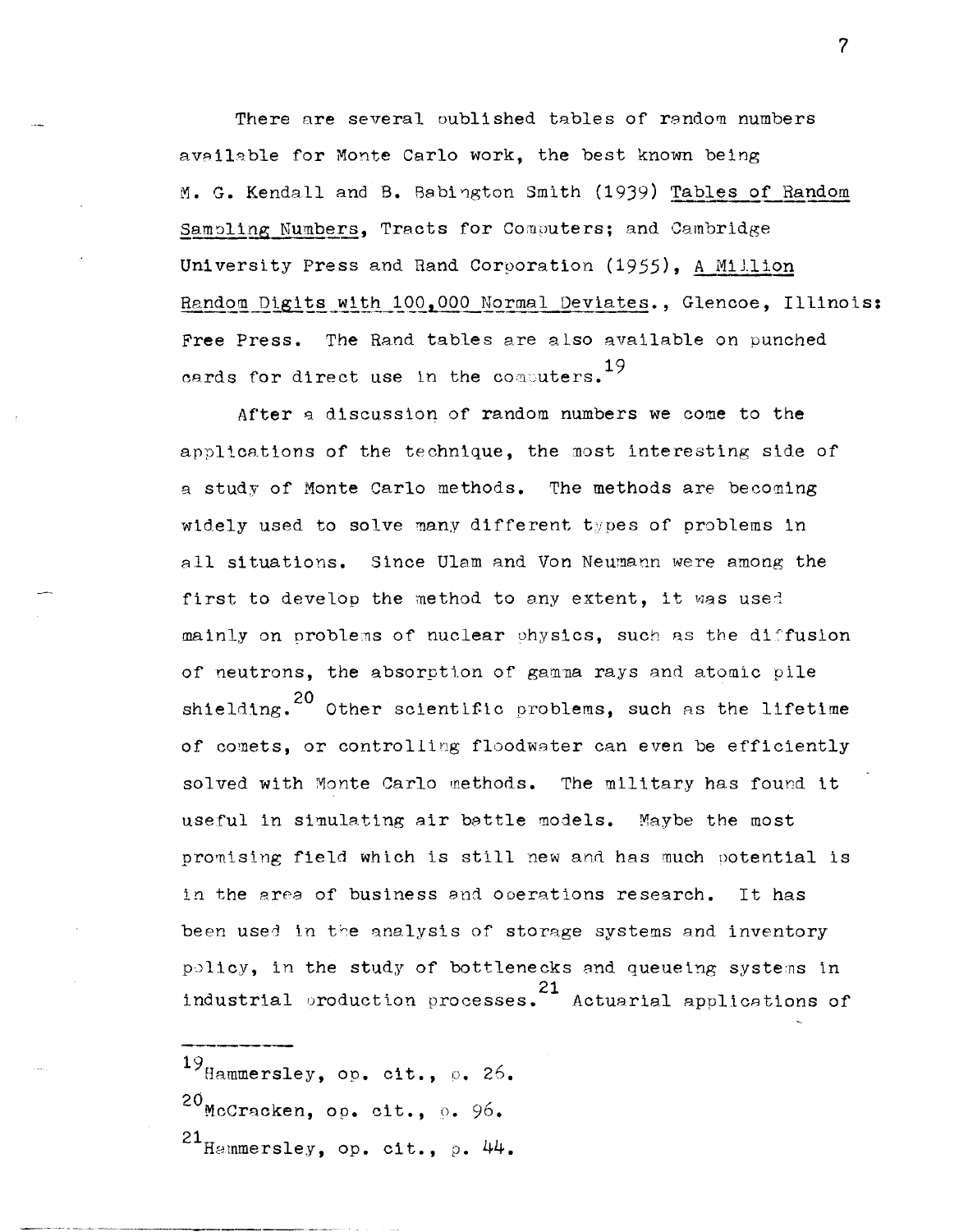Monte Carlo methods have found great use in recent years.  $\mathcal{A}$ closer look at some specific examples of these applications will give a clearer insight into how Monte Carlo methods operate.

Actuarial apolications are becoming more prominent in the insurance business and have many fascinating results. The method in one example is used in making mortality studies for a closed group of lives. Basically this technique simulates the mortality outcome of the group with the construction of a model which has the same probabilistic properties. If a life has probability  $q_{\chi}$  of death, then a random number is given the same risk of being less than or equal to  $q_{\gamma}$  - an event which has the same probability  $q_{\gamma}$ . The solution of the model results in a frequency distribution of claim costs for the group being studied. This technique makes only one assumption, that  $q_{\chi}$  is the actual probability of death for each life in the group.

This routine of comparing a random number with the probability of death, repeated many times for a group of lives being studied, simulates several trials of the mortality experience for the year. An experiment of this type was programmed on the Datatron 205 with a deck of cards, one card for each life in the group containing the age, sex, and amount of insurance in force for that life, being the input of the program. The output showed the amount of claims for each trial, the average claims for all trials, and finally a frequency distribution of claims.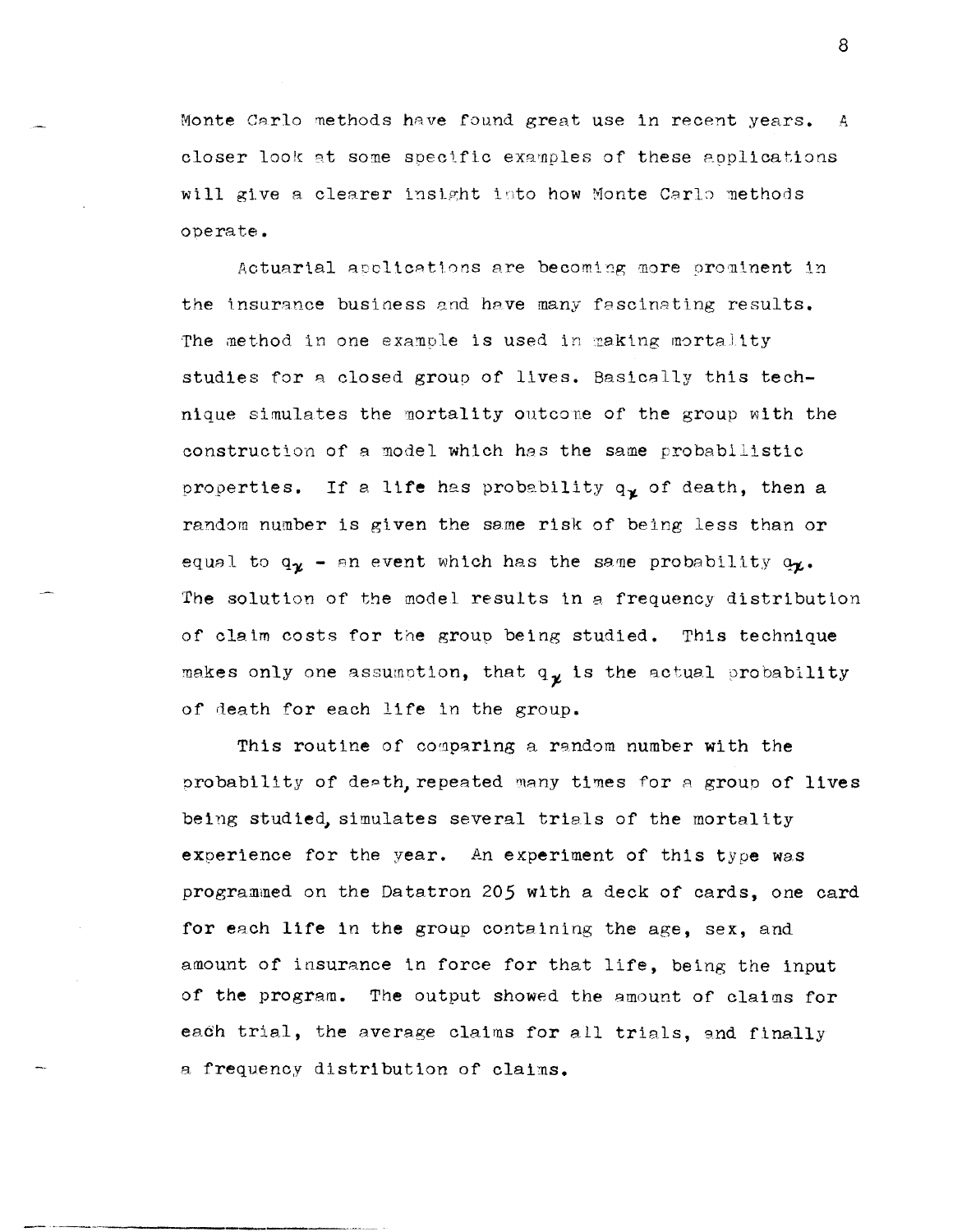The group consisted of 306 males aging from 23 to 75 years old with insurance coverage from \$2.000 to \$10.000. The expected claims for this group were \$17,200, based on the 1950-1954 intercompany group mortality experience. After 100 trials were made, the average amount of claims per trial was \$17,525, which shows how very close the Monte Carlo technique estimates the expected claims. The following was the frequency distribution of claims for the group:

| Amount of claims        |  |  |  |     | Number of trials |
|-------------------------|--|--|--|-----|------------------|
| $0 - 25,000$ 82         |  |  |  |     |                  |
| $25,000 - 27,000$ 0     |  |  |  |     |                  |
| $27,000 - 30,000$ 9     |  |  |  |     |                  |
| $30.000 - 35.000$ 5     |  |  |  |     |                  |
| $35,000 - 50,000$ 4     |  |  |  |     |                  |
| Greater than $50,000$ 0 |  |  |  |     |                  |
| Total                   |  |  |  | 100 |                  |

Thus, there is an 18% chance that claims for the year will exceed \$25,000, a 9% chance of exceeding \$30.000. a  $4\%$ chance of exceeding \$35,000, and a very small chance of exceeding \$50,000. A further breakdown of claims for the 22  $0 - 325,000$  range was not available for this problem.

Monte Carlo techniques are also useful in determining distribution charts that illustrate the probability that with a certain premium formula the insurance company will not suffer a loss which is greater than a specified per cent

<sup>22</sup> Russell M. Collins, Jr., "Actuarial Application of the Monte Carlo Technique", Reprinted from the Transactions of the Society of Actuaries, Vol. XIV, 1962, pp. 365-367.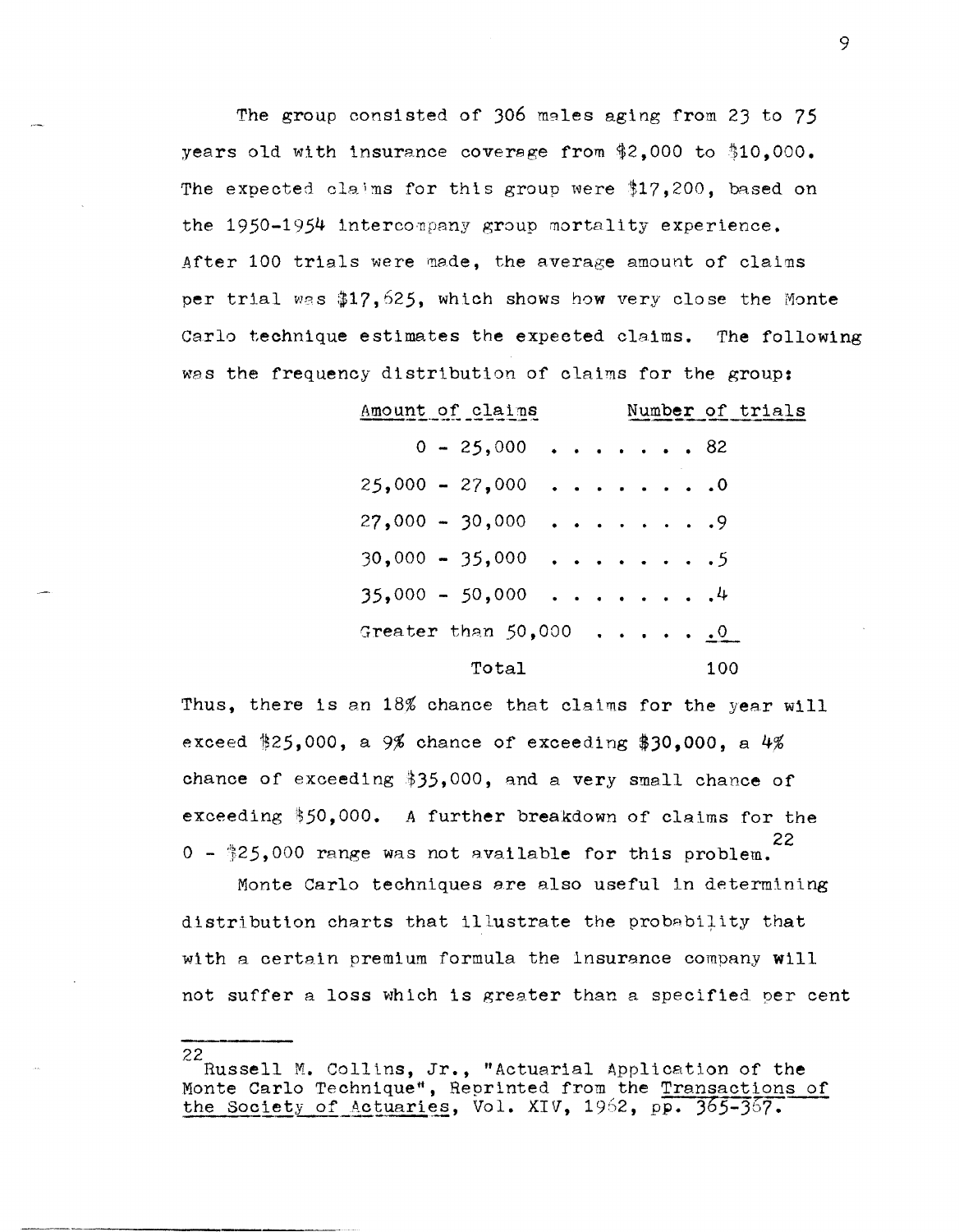on X number of colicies. It can even be used to find what premium to charge for a policy if X number are sold so that the loss will be less than a certain per cent. The following is an illustration of how Monte Carlo methods could be applied to such problems. The plan of insurance in the problem provided a sum insured for n years with an endowment E payable at the end of the term period. The 2n+1 different margins were constructed from information already known concerning probability of death and withdrawal for the insurance period. (Margins for a policy are ". . . essentially a type of asset share at the time of termination of that policy. . . "). The computer stored the 2n+1 margins and the problem associated with the 2n+1 ways in which a policy can be terminated. For a specific number of policies issued annually, say 15, to obtain a distribution of average pargins per \$1000 of sum insured a Monte Carlo process determined the losses and gains for the year by selecting a termination year for each of the 15 policies. By repeating this operation 3000 times for the 15 policies, the 3000 average margins were used to draw the graph of the frequency distribution.<sup>23</sup> Different distribution curves for per cent losses according to the number of policies sold could be computed in the same manner.

Many unexpected and fascinating applications of Monte

<sup>23</sup> John M. Boermeester, "An experiment concerning confidence limits for gross oremiums" Part I, Actuarial Research Con-<br>ference on Risk Theory and Tocics of Multivariate Analysis, University of Michigan, 1966.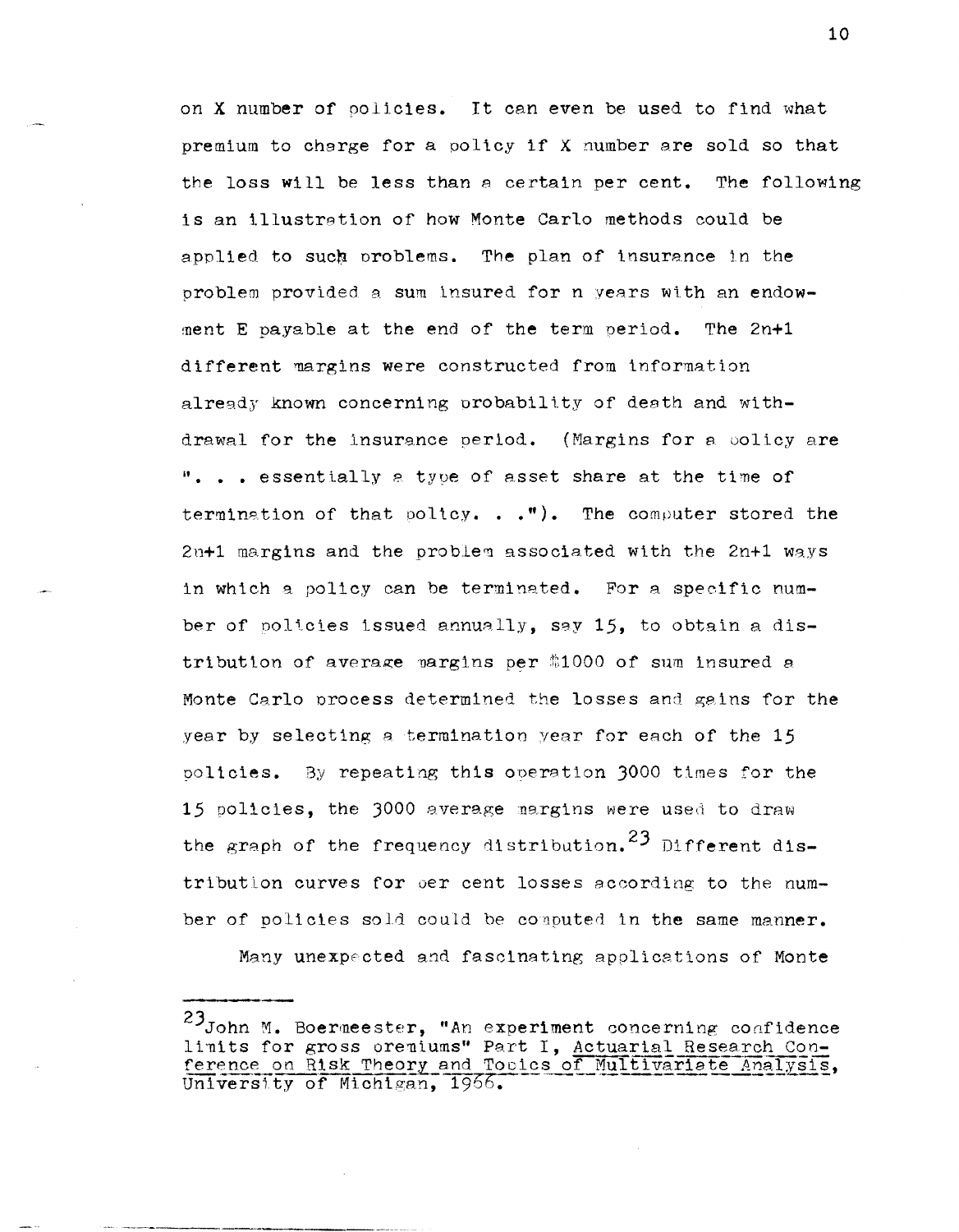Carlo techniques are sometimes discovered as Mr. Burton D. Jay illustrated in his article in "The Actuary" newsletter. He described how the Monte Carlo method was applied to an insurance sales contest called GIBINGO. For every "GIB" or Guaranteed Issue Benefit option sold, a letter B. I. N. G. or O was to be awarded randomly according to the last digit of the policy number. The salesman would be awerded  $$50$  when he had collected all five letters for every policy sold below \$10.000 or \$100 for policies over \$10.000. A "wild" card or letter needed was given whenever a salesman issued a new policy as a result of the Guaranteed Insurability option. The Sales Department wanted to know what the costs of the contest would be and what the chances were of a salesman getting a BINGO if he sold five, six, etc. G.I.B.'s. **The** Monte Carlo method was applied after calculations grew too inefficient beyong eight sales. The contest was cancelled when cost was found to be \$10,800 with a standard deviation of just under \$2,000 and it was found that the prizes would be too small to provide real incentive for a reasonable volume of sales. But finding new uses of the method for all types of problems can provide not only enjoyment but a valuable knowledge of refinements and practices which are useful for future problems.

Telephone companies are other businesses having to deal

 $24$  Burton D. Jay, "Risk Theory: An Interesting Application", The Actuary, The Newsletter of the Society of Actuaries,<br>Vol. I, No. 1, March 1967, p. 4.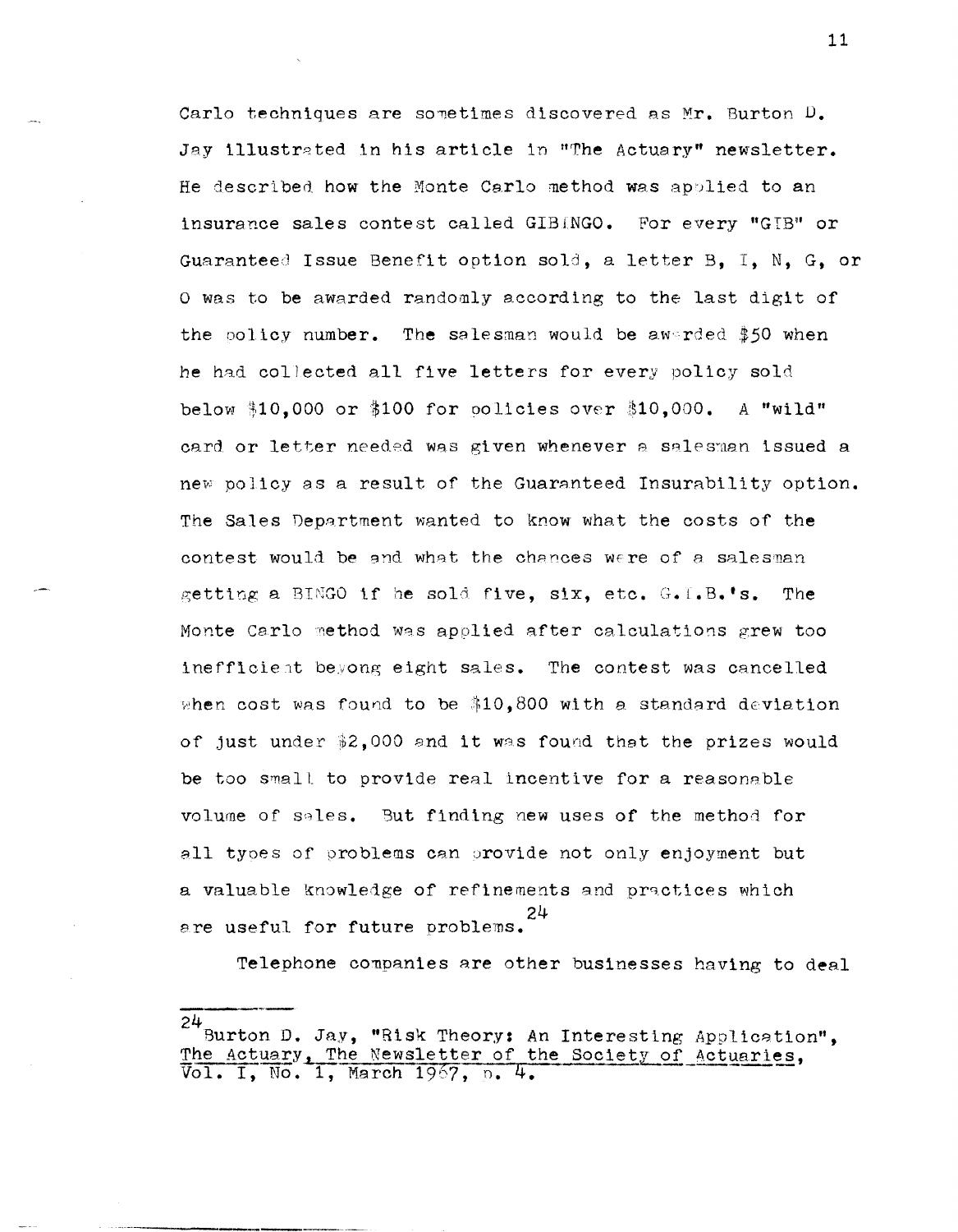with probabilistic problems such as setting up exchanges. Chance arises because the demand for service at any one time depends on individual decisions and is quite unpredictable. The planner must decide how many of the switches that are used in the course of a telephone call should be installed. To do this he uses a suitable probability distribution for random fluctuations to the average calling rate at the busy hours of the day. Using the Monte Carlo method can produce the random fluctuations needed.<sup>25</sup>

Military use of this method in the study of air battle models is another example of determining an outcome for an event by random choice. The computer keeps track of aircrafts and missles at each increment of time. As time moves on, each item is "noved" according to its mission, speed. and other characteristics. Planes are detected, bombs dropped and so on. These events and outcomes are probabilistic in nature so the use of the Monte Carlo technique simulates this aspect.<sup>26</sup>

The use of probability is not so obvious in the next example of Monte Carlo calculations applied to the control of floodwater and the construction of dams on the Nile. It is considered a probabilistic oroblem because the quantity of water in the river varies randomly from season to season.

 $25$  Hammersley, op. cit., o. 3.

<sup>26</sup> Andrew G. Favret, Introduction to Digital Computer Applications, (New York, Reinhold Publishing Corporation, 1965), p. 136.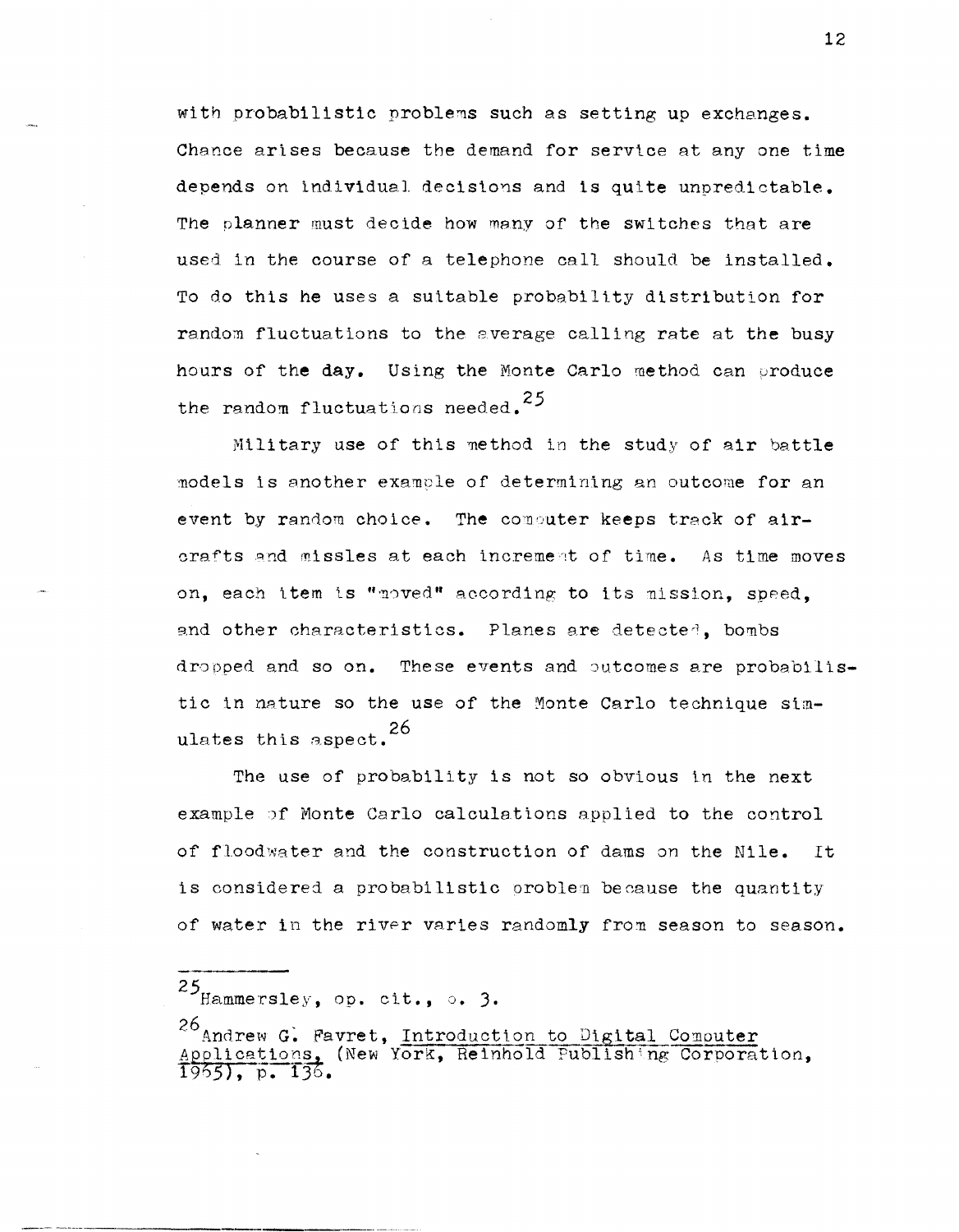The data used consisted of records of weather, rainfall, and water levels over a period of 48 years. The problem was to see what would happen to the water if certain dams were built and certain water control policies were exercised. Each combination of dam sites and policies plus certain meterological conditions in extremely dry or wet years and in a typical year all had to be examined. Then each combination had to be evaluated in terms of construction costs and other economic factors. Theoretical mathematics could not be used because of the many practical details such as the characteristics of the river bed and losses by evapor-But direct Monte Carlo simulation could be used even ation. though it still demanded a large quantity of calculations on a high speed computer.<sup>27</sup>

Another direct simulation problem without too many scientific details is concerned with the lifetime of comets. A long period comet follows a sequence of elliptic orbits with the sun at one focus. Scientists know that the comet's energy is inversely proportional to the length of the semimajor axis of the ellipse and at one short time when the comet passes through the immediate vicinity of the sun and planets on its orbit, the comet loses some of its energy because of the gravitational field of Jupiter and Saturn. The energy is decreased by a random component, thus suggesting use of the Monte Carlo technique. The successive energy losses may be taken as independent random numbers,  $n_1$ ,  $n_2$ ,

 $27$  Hammersley, op. cit., pp. 43-44.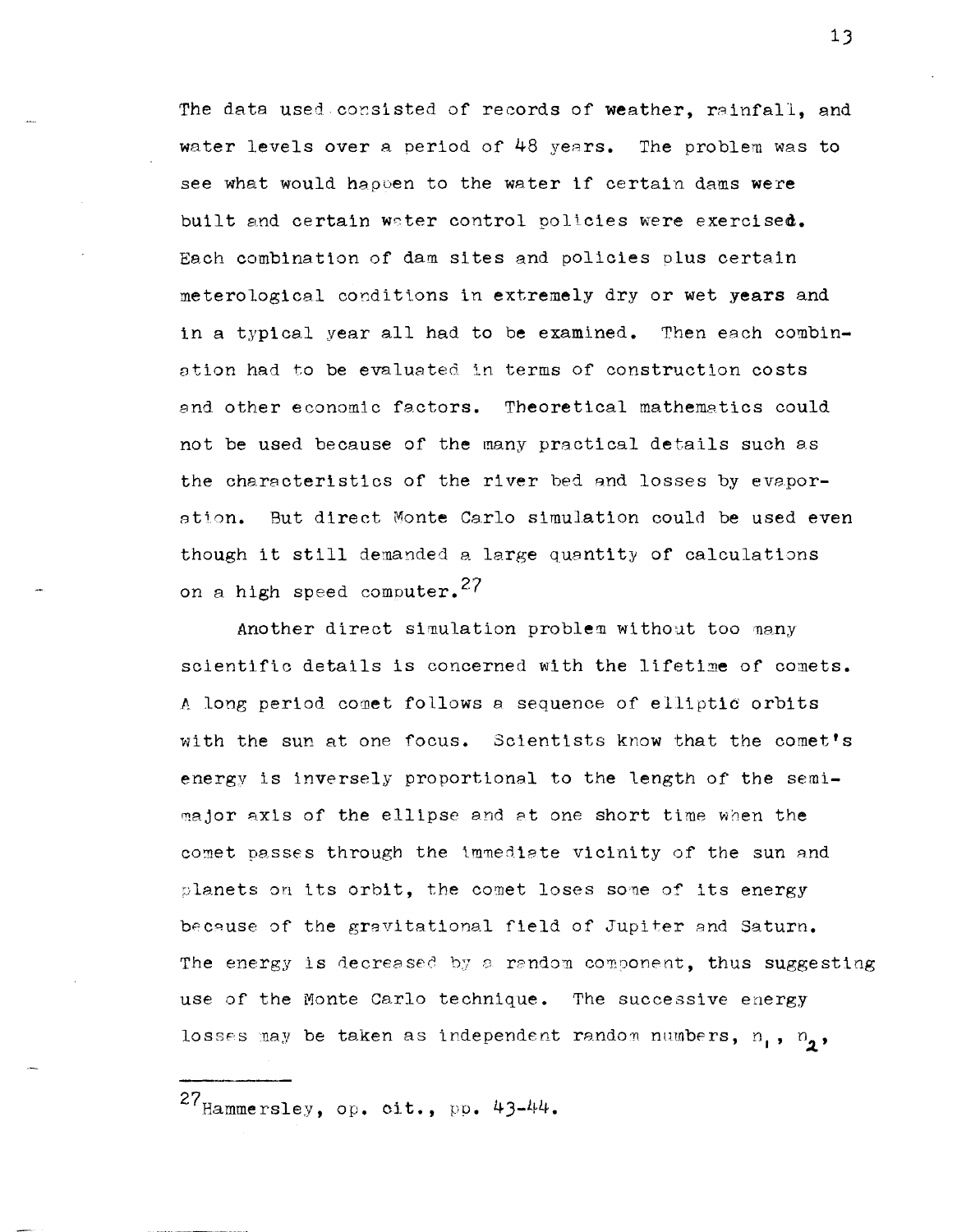n, ..., drawn from a standardized normal distribution. - A comet starting with an energy  $-z<sub>o</sub>$ , has on the next orbits energies of  $-z_0$ ,  $-z_1 = -z_0 + n_1$ ,  $-z_2 = -z_1 + n_2$ ... This process continues until z changes sign which means the comet departs on a hyperbolic orbit and is lost from the solar system.

According to Kepler's Third Law, the time taken to describe an orbit with energy  $-z$  is  $z$  and the total lifetime of the comet would be:

 $G = \sum_{i=n}^{T-1} z_i^{3/2}$ , where  $z_T$  is the first negative quantity in the sequence  $z_{o}$ ,  $z_{i}$ , ... G is a random variable and the problem is to determine its distribution for a specific  $z_{o}$ . Theoretical handling of the problem is too difficult because of the -3/2 exponent, but simulation makes the problem easier to solve.

The required n; can be generated by the formula:

 $n = \varepsilon_{1} + \varepsilon_{2} + ... + \varepsilon_{N} - \frac{1}{2}N$ 

(which depends on the central limit theorem) with  $N = 12$ . This procedure was repeated a large number of times and the proportion  $p(g)$  of those values of G which did not exceed g gave a direct estimate of the required distribution function  $P(G \leq \kappa)$ .<sup>28</sup>

Applications dealt with in physics are many times too complex to understand without a certain knowledge of nuclear physics, but one illustration of low energy showers can be

 $28$ Hammersley, op. cit., pp. 44-45.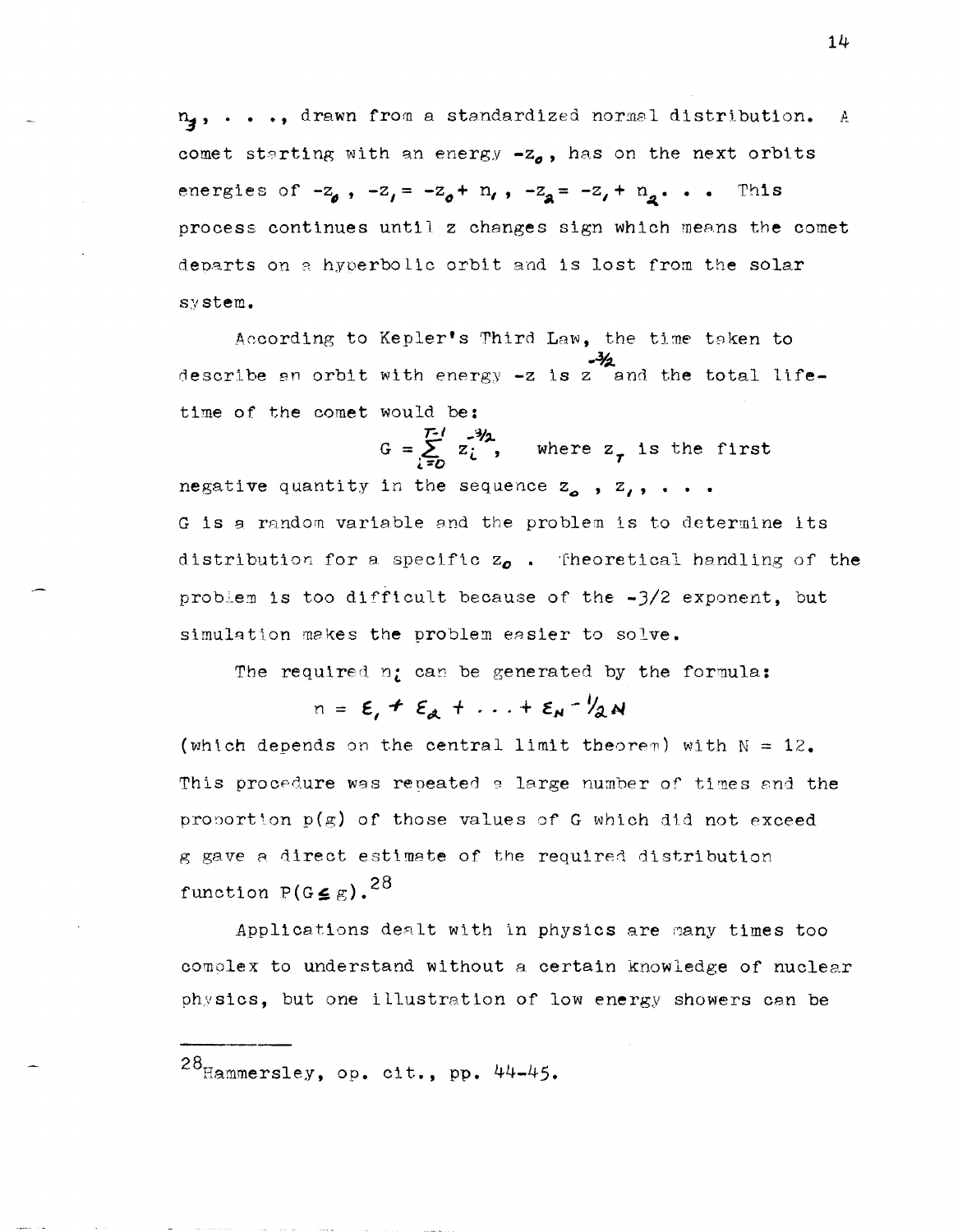briefly examined for the basic principles of the Monte Carlo method used. Because of the statistical nature of these showers they are easily treated by the Monte Carlo method. The material chosen in the article was lead. As a photon is absorbed in the lead, it forms a pair of electrons which in turn radiate photons again. After several stages of this cycle the initial energy becomes divided among many low energy electrons and photons. To simulate this phenomenon, the distance into the lead was divided into intervals of about one millimeter. The electrons or photons were then followed through the intervals and their fate established by spinning a wheel of chance. This wheel of chance was a cylinder which had a family of curves drawn on it relating to properties of electrons and photons. It was tested for randomness and the details of the curves are not necessary in understanding the basic principle of using the Monte Carlo method. The wheel was spun at each interval until the electron had lost all its energy. Then the operator would follow the electron and photons until the whole shower was  $dead.$ <sup>29</sup>

A final application, which is closely associated with problems of diffusion processes such as the neutron showers example, deals with percolation processes. They are concerned "with deterministic flow in a random medium, in contrest with diffusion processes which are concerned with

<sup>&</sup>lt;sup>29</sup>Robert R. Wilson, "Showers Produced by Low Energy Electrons and Photons", Monte Carlo Method, (U.S. Department of Commerce, National Bureau of Standards Applied Mathematics Series. 12).  $pp. 1-2.$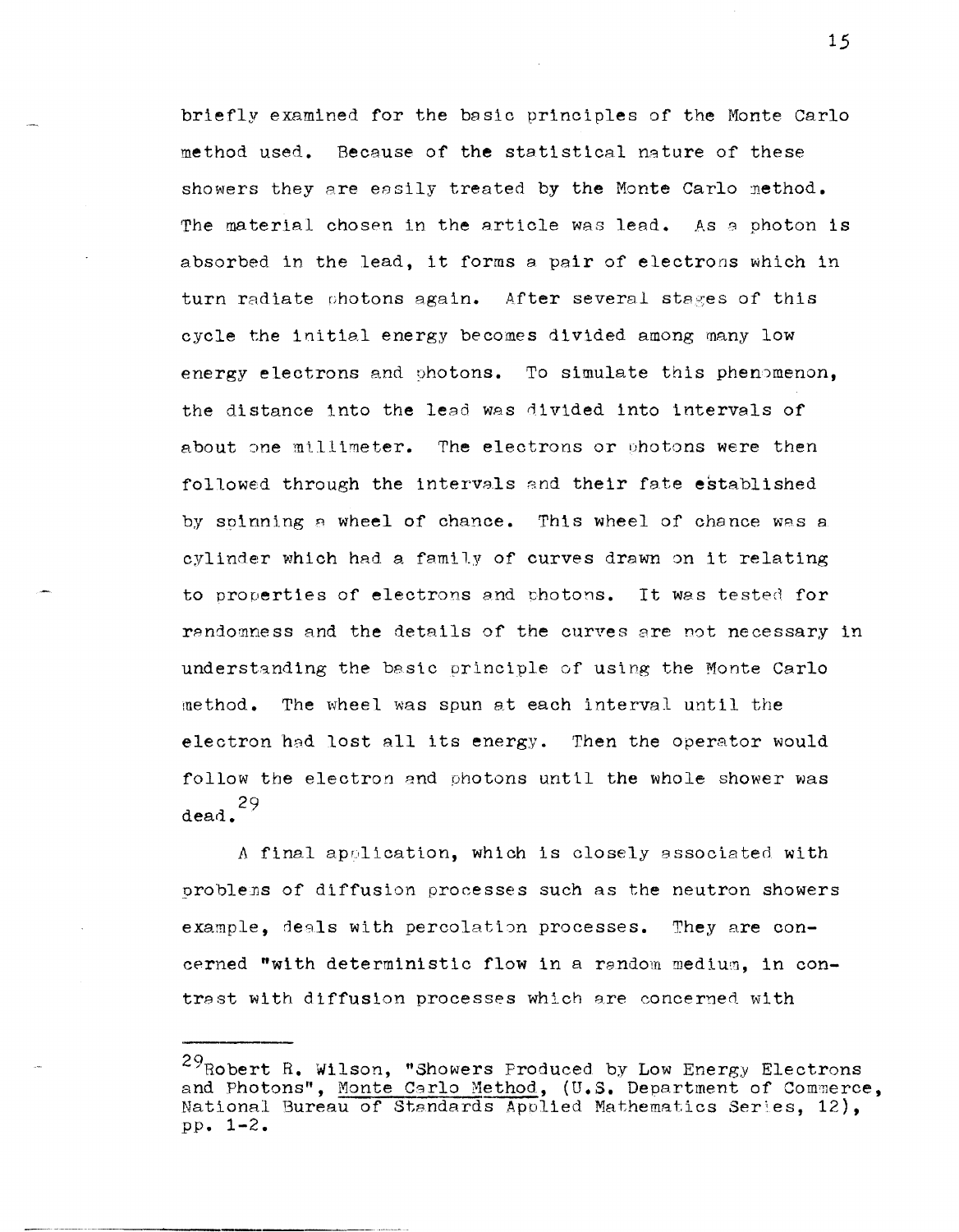random flow in a deterministic medium." For most problems of this type, Monte Carlo methods provide the only known way of obtaining quantitative answers.

A typical example of this type of application is called bond percolation on the cubic lattice. The question is to what extent will the interior of a porous material get wet if put in a bucket of water. Some of the interconnecting pores of the material are large enough to convey water and some too small so that they block any passage of water. The situation is idealized by supposing the pores form a cubic lattice. Places where pores interconnect are called sites and two sites which are a unit distance apart are neighbors. Pores are also referred to as bonds and each has probability p of being large enough to transmit water and probability  $q=1-p$  of being too small. When we immerse the chunk of material all sites on its surface become wet, and from these sites the water flows through unblocked bonds into the interior.

The percolation probability  $P(p)$  stands for the proportion of interior sites which become wet when M (the number of sites along each edge of the chunk) is very large. It is a non-decreasing function of p, such that  $P(0) = 0$  and  $P(1) = 1$ . There exists a number  $p_{o}$  called the critical probability, such that when the proportion of unblocked pores is less than  $p_{\rho}$ , the water wets only the skin of the lump. But when the proportion is greater than  $p_a$ , the water wets the interior almost uniformly. Symbolically,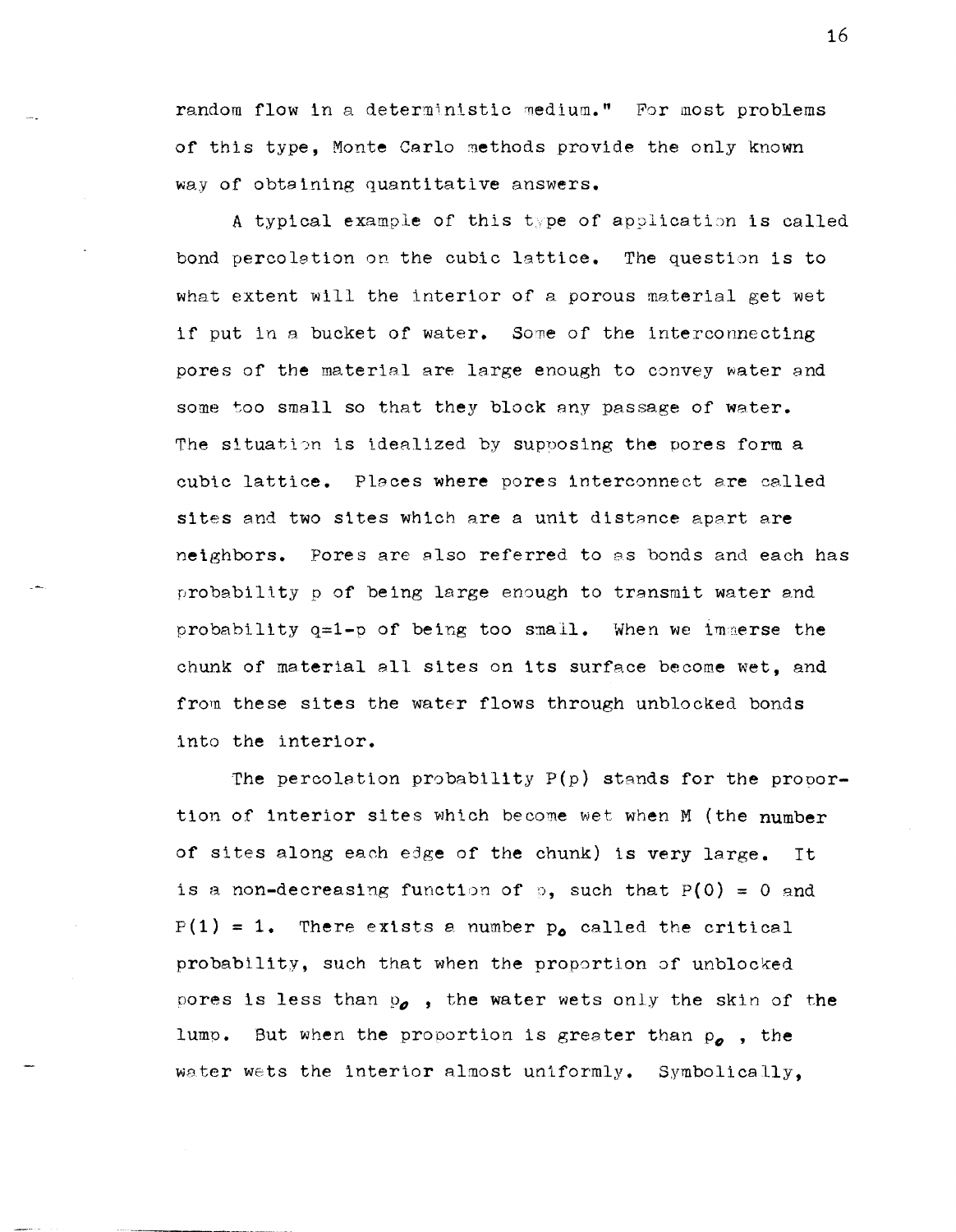$P(p) = 0$  when  $0 \le p < p_0$ , while  $P(p) \ge 0$  for  $p_0 < p \le 1$ . If we wish to calculate  $p_{o}$  the critical probability, it's not hard to imagine what an enormous amount of calculation would be involved if direct simulation were used. Random numbers would label each bond as either blocked with probability q or unblocked with probability p, and each site would be examined. If the site were connected to a wet site by an unblocked bond, the examination would continue until no more sites could be made wet. Finally we would count the number of wet sites. But if M is large, say  $M=200$ , there ere eight million sites and twenty-four million bonds in the chunk. This would require a tremendous amount of storage facility in the computer. To examine all the sites it might require one or two hundred repetittons before no more sites could be wetted. Then to obtain a graph of  $P(p)$ we must repeat the work for sbout fifty different values of p. This would require about  $10^{12}$  or  $10^{13}$  pieces of information and would keep a modern high speed consuter busy for about fifty years.

By changing our viewpoint slightly, we can overcome this difficulty. Instead of starting water from all sites along the surface and looking at the inward flow, we can start the water at just one fixed interior site called the source site and follow its outward flow. If  $P_{\mathbf{N}}(p)$  represents the probability that the water will wet at least N other sites, then as N approaches infinity,  $P_M(p)$  approaches  $P(p)$ . It turns out that  $N\blacktriangleright 6000$  is a sufficiently large number.

*-r* \_ - - ---\_....,.- ----\_\_\_\_\_\_\_ \_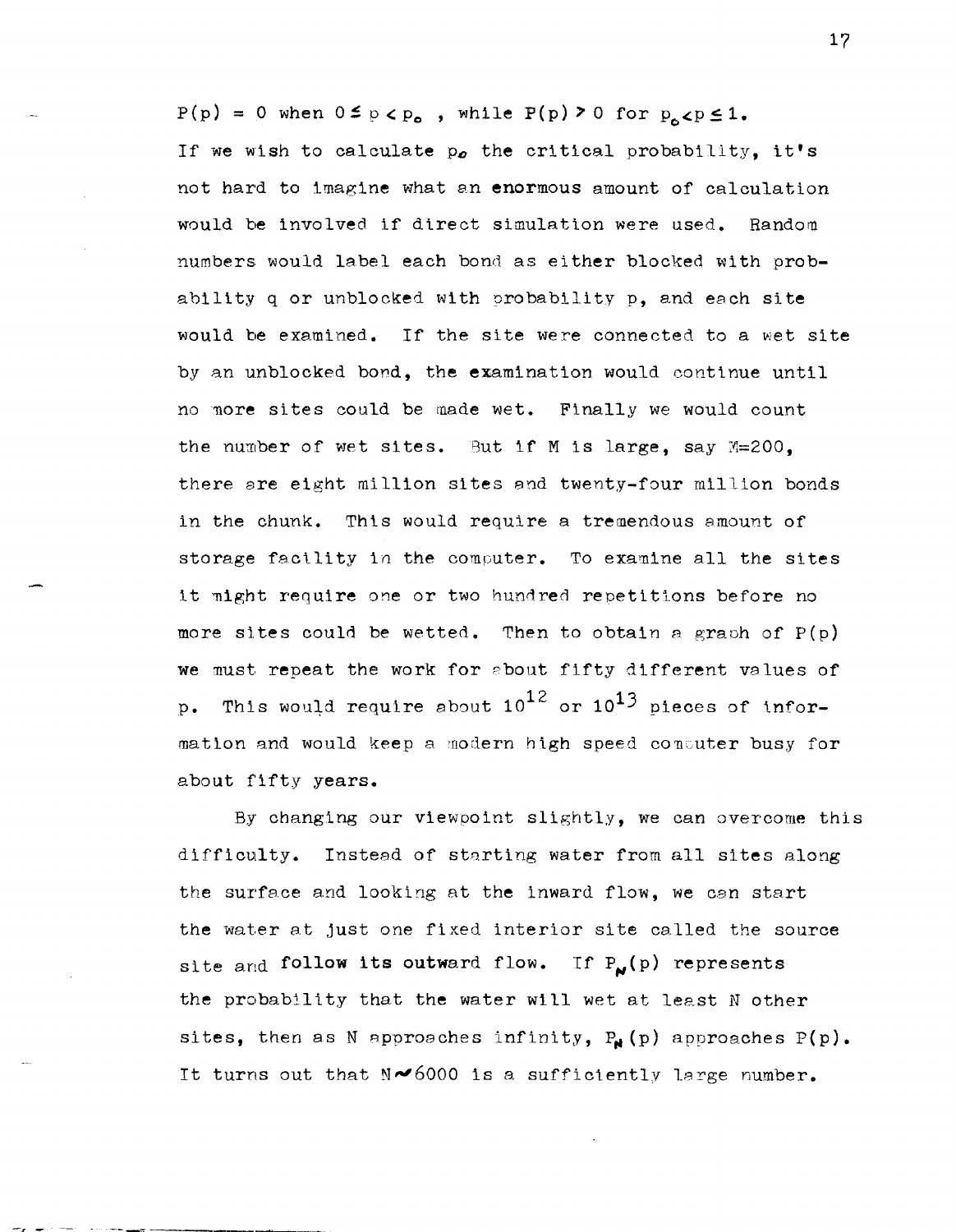Besides reducing storage requirements, the Monte Carlo eXoeriment needs to be repeated only until either all N sites are wet or fewer than N are wet, but no unblocked bonds lead to a dry site. The total computing time reduces to about one year, still a very large amount of computing to be practical.

One more transformation on the oroblem can reduce the computing time even further. This time we can calculate  $P(p)$ simultaneously for all values of p from only one Monte Carlo experiment instead of repeating the experiment for several values of p to build up the graph of  $P(p)$  as in the second version. Before, we labeled each bond as either blocked or unblocked; while now we assign a rectangularly distributed random variable  $\boldsymbol{\Sigma}$  independently to each bond. Infinitely many different fluids start from the same source site instead of one single fluid as before. Each fluid will have a number g in  $0 \le g \le 1$  and will be called the g-fluid. If we say that a particular bond with an assigned random  $\mathcal E$  will be capable of transmitting the g-fluid if and only if  $g \leq \varepsilon$ , then if the  $g_{\rho}$ -fluid wets S sites then all g-fluids that are less than  $g_{\rho}$  will also wet S sites. If  $g_N$  is the maximum value of g such that  $g$ -fluids wet N or more sites, it can be proved that  $P(g_{n} \geq 1-p) = P_{N}(p)$ . Therefore all that needs to be calculated is a sample of values for  $g_N$ . The proportion of values  $g_{N}$  = 1-p will be an estimate of P<sub>N</sub>(p) for each p in  $0 \le p \le 1.30$ 

30 Hammersley, op. cit., pp. 134-139.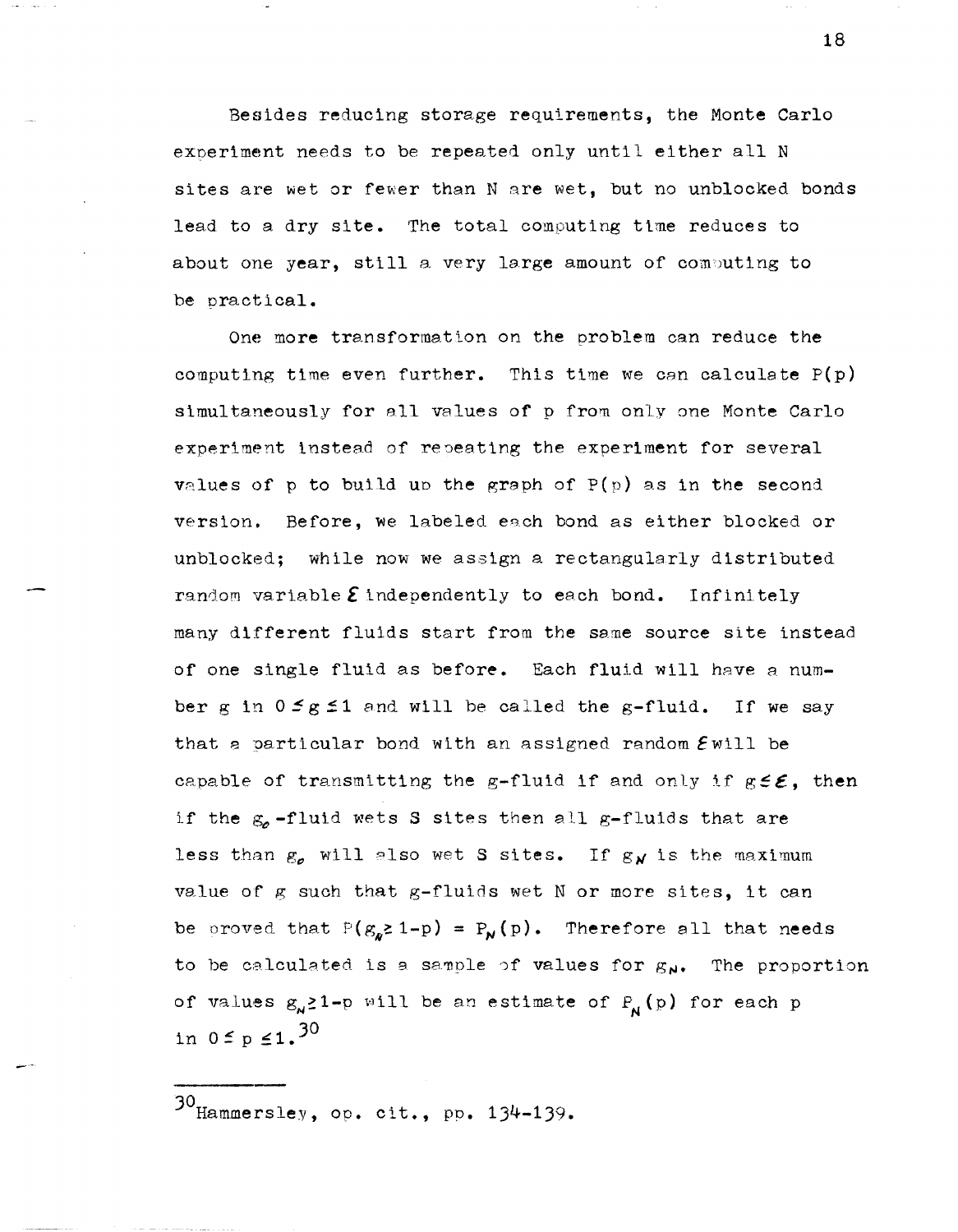This bond percolation problem has demonstrated not only the Monte Carlo technique but the value of using transformations on the problems from direct simulation to make the Monte Carlo method more efficient and practicable.

These applications are quite varied and as the Monte Carlo technique is used more and more, new refinements will make it an efficient method for solving many other problems in science and business. With the rise of the computer age, knowledge of the Monte Carlo method is becoming a valuable asset in obtaining the best use of the computers that are available to most companies. Solutions that were once impossible or which involved a prohibitive amount of computation are now being solved with efficiency and accurate results because of man's ever-searching mind and constant desire to make all things possible and easier in the present world.